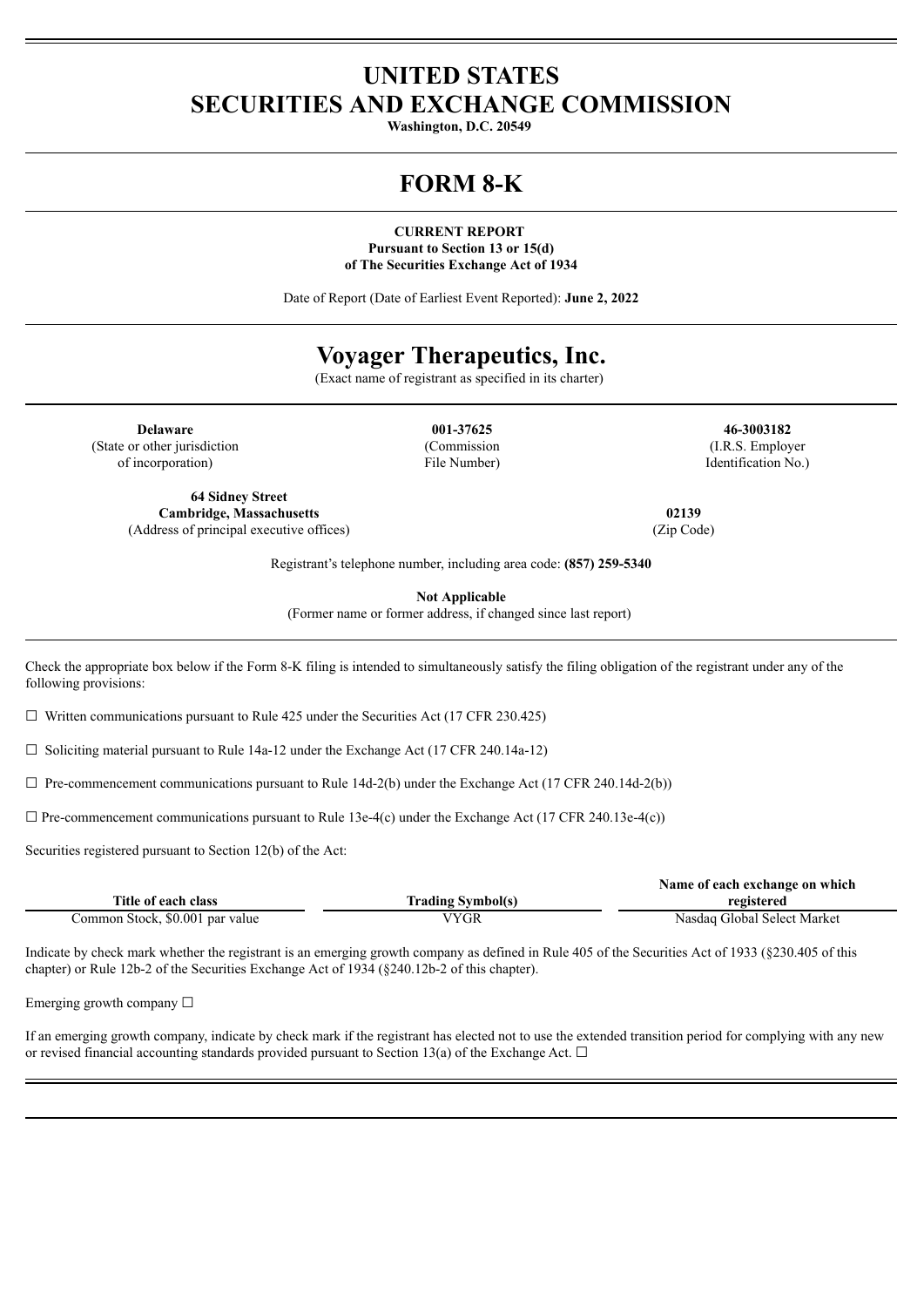#### Item 5.02 Departure of Directors or Certain Officers: Election of Directors: Appointment of Certain Officers: Compensatory Arrangements of **Certain Officers.**

On June 2, 2022, Glenn Pierce, M.D., Ph.D. provided notice to Voyager Therapeutics, Inc. ("Voyager") of his resignation as Interim Chief Scientific Officer, effective immediately (the "Pierce Transition"). Dr. Pierce initially assumed the role of Interim Chief Scientific Officer on June 3, 2021, on a parttime basis following the May 2021 departure of Voyager's former Chief Medical Officer and Head of Research and Development. As previously disclosed, Dr. Pierce was expected to cease serving as Interim Chief Scientific Officer on or before June 3, 2022. Dr. Pierce remained a director of Voyager during his tenue as Voyager's Interim Chief Scientific Officer. Prior to June 3, 2021 and once again following the Pierce Transition, Dr. Pierce has been deemed an independent director of Voyager under applicable Nasdaq rules.

On June 6, 2022, Voyager and Dr. Pierce entered into a consulting agreement (the "Pierce Consulting Agreement") effective on the same date pursuant to which Dr. Pierce has agreed to provide consulting and advisory services to Voyager in connection with his transition on an hourly fee-for-service basis, in addition to any pre-approved expenses. Compensation payable to Dr. Pierce under the Pierce Consulting Agreement is limited to not more than \$120,000 during the term of the Pierce Consulting Agreement without Voyager's express written consent. The Pierce Consulting Agreement also contains customary intellectual property assignment, confidentiality, and non-solicitation provisions. In accordance with its terms, the Pierce Consulting Agreement terminates on June 5, 2023, unless it is extended by mutual written agreement or terminated by either party without cause upon specified written notice of such termination.

The foregoing description of certain terms of the Pierce Consulting Agreement is qualified in its entirety by reference to the Pierce Consulting Agreement, a copy of which is attached as Exhibit 10.1 hereto and is incorporated by reference herein.

#### **Item 5.07 Submission of Matters to a Vote of Security Holders.**

Voyager held its Annual Meeting of Stockholders on June 6, 2022. The following is a summary of the matters voted on at that meeting.

**(a)** Voyager's stockholders elected Glenn Pierce, M.D., Ph.D. as a Class I director to serve until the 2025 Annual Meeting of Stockholders, with Dr. Pierce to hold office until his successor has been duly elected and qualified, subject to his earlier death, resignation, or removal. The results of the stockholders' vote with respect to the election of Dr. Pierce as a Class I director were as follows:

|                           |                  | <b>Votes</b> | <b>Broker</b>    |
|---------------------------|------------------|--------------|------------------|
| Name                      | <b>Votes For</b> | Withheld     | <b>Non-Votes</b> |
| Glenn Pierce, M.D., Ph.D. | 21,014,996       | 2,636,649    | 7,211,351        |

**(b)** Voyager's stockholders approved a non-binding, advisory proposal regarding the compensation of Voyager's named executive officers. The results of the stockholders' vote with respect to such proposal were as follows:

| For                                     | vøainst | hstan | <b>Votes</b><br>Broker<br>Non- |
|-----------------------------------------|---------|-------|--------------------------------|
| ',480<br>.447<br>$\mathbf{a}$<br>. ت سه | 162,066 | 000   | $\sim$ $-1$<br>7.211.331       |

**(c)** Voyager's stockholders ratified the appointment of Ernst & Young LLP as Voyager's independent registered public accounting firm for the fiscal year ending December 31, 2022. The results of the stockholders' vote with respect to such ratification were as follows:

| For         | <b>\gainst</b> | <b>\bstain</b> |
|-------------|----------------|----------------|
| $10.505$ 70 | 326.030        |                |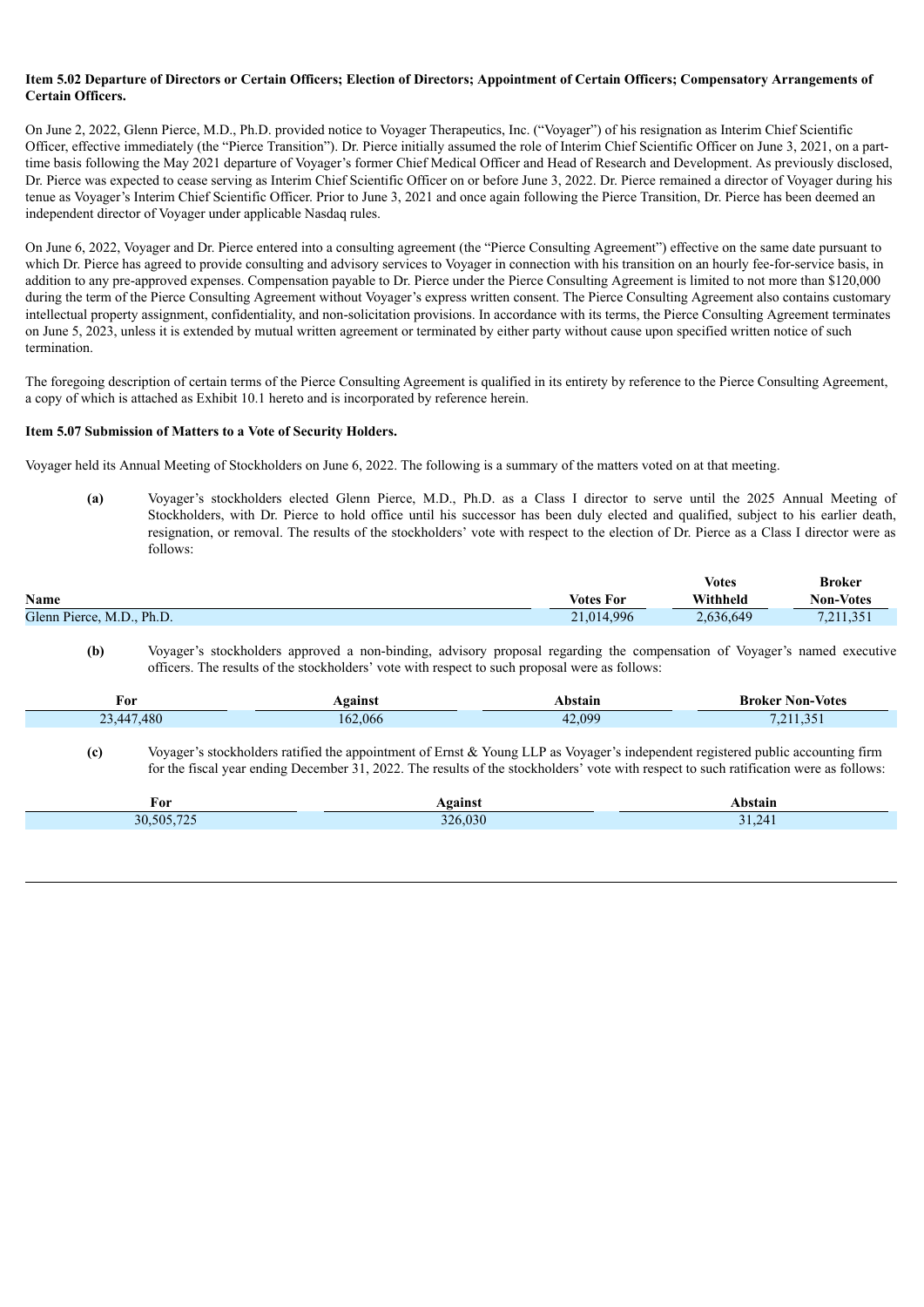## **Item 8.01 Other Events.**

Commencing June 3, 2022, Todd Carter, Voyager's Senior Vice President, Research, has assumed increased responsibility for managing Voyager's day-today research and development efforts, reporting to Alfred Sandrock, M.D., Ph.D., Voyager's President and Chief Executive Officer. Voyager is conducting a search for a Chief Scientific Officer.

# **Item 9.01 Financial Statements and Exhibits.**

(d) Exhibits

| Exhibit |                                                                                                                             |
|---------|-----------------------------------------------------------------------------------------------------------------------------|
| No.     | <b>Description</b>                                                                                                          |
| 10.1    | Consulting Agreement by and between Voyager Therapeutics, Inc. and Glenn Pierce, M.D., Ph.D., effective as of June 6, 2022. |
| 104     | Cover Page Interactive Data File (formatted as Inline XBRL and contained in Exhibit 101).                                   |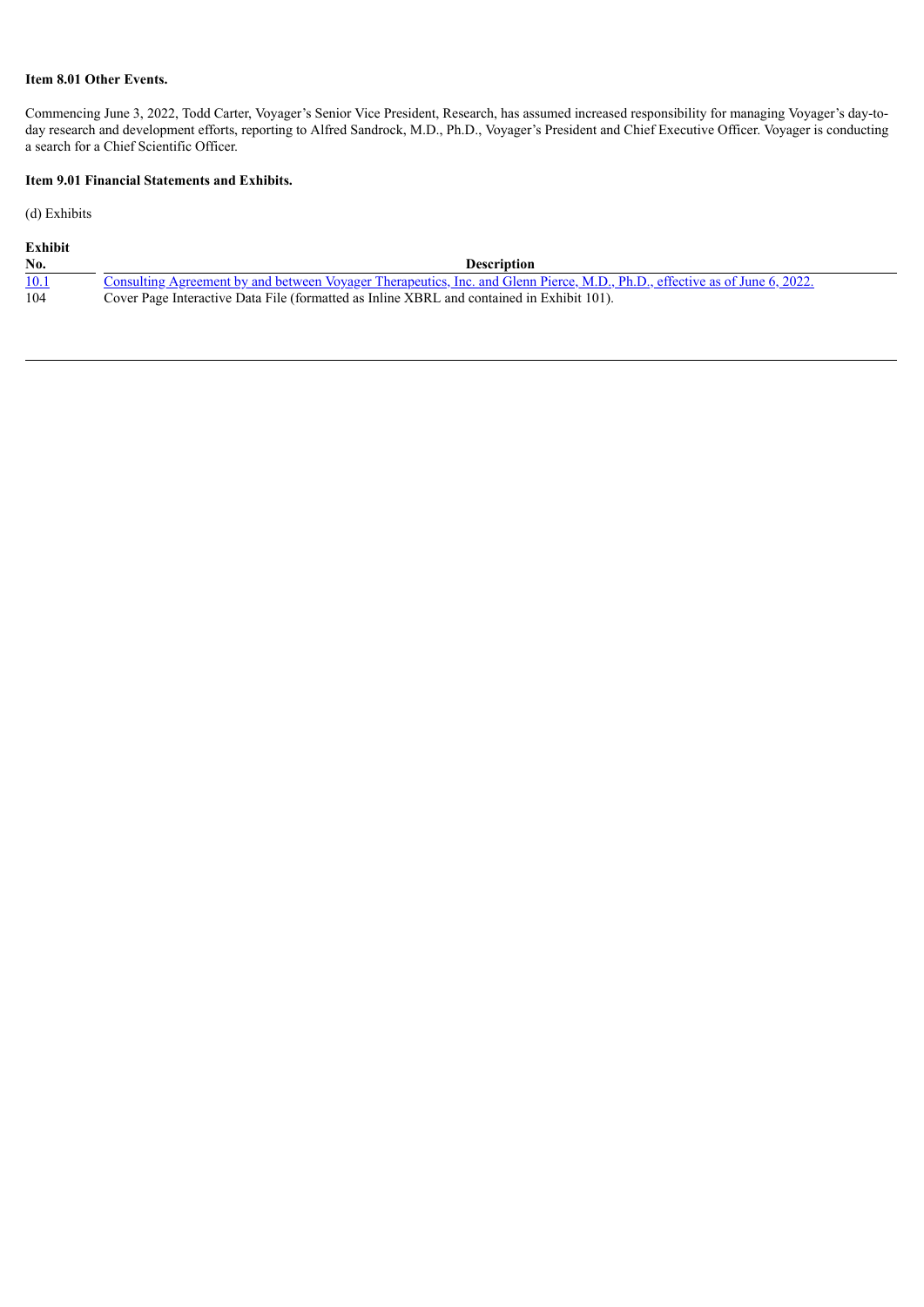## **SIGNATURES**

Pursuant to the requirements of the Securities Exchange Act of 1934, the registrant has duly caused this report to be signed on its behalf by the undersigned hereunto duly authorized.

VOYAGER THERAPEUTICS, INC.

Date: June 7, 2022 By: /s/ Alfred Sandrock, M.D., Ph.D.

Alfred Sandrock, M.D., Ph.D. Chief Executive Officer, President, and Director (Principal Executive Officer)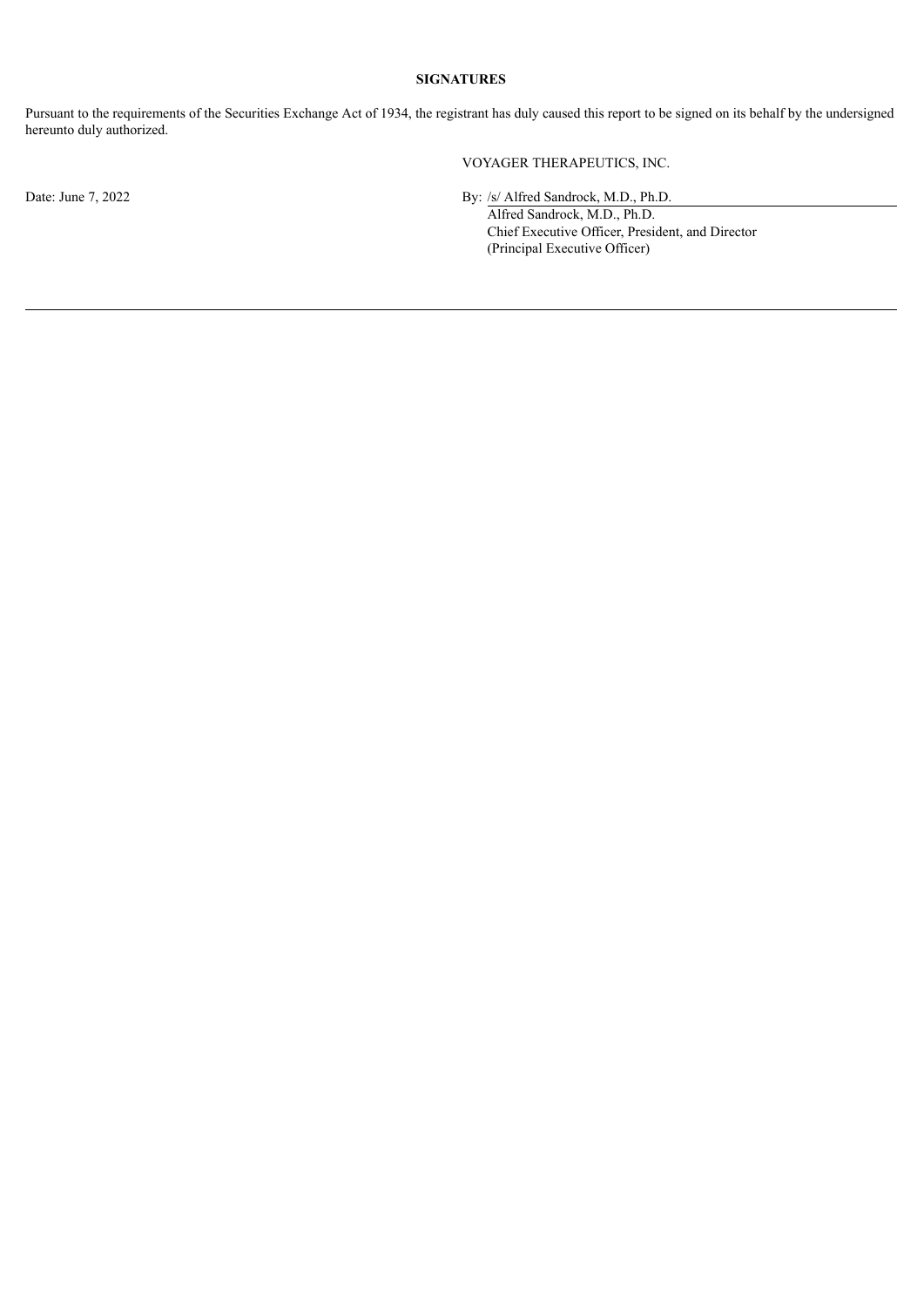#### **CONSULTING AGREEMENT**

<span id="page-4-0"></span>THIS CONSULTING AGREEMENT (including the exhibits attached hereto, "Agreement"), is entered into as of June 6, 2022 ("Effective Date"), by and between (i) **Voyager Therapeutics, Inc.**, a Delaware corporation with an office at 64 Sidney Street, Cambridge, MA 02139 ("Voyager") and (ii) **Dr. Glenn Pierce, M.D., Ph.D.**, with an address of ("Consultant").

**WHEREAS**, Voyager is a gene therapy company focused on developing life-changing treatments and next-generation adeno-associated virus ("AAV") technologies; and

**WHEREAS**, Voyager desires to retain the consulting and/or advisory services of Consultant with respect to certain activities as described in this Agreement, and Consultant is willing to so act.

**NOW, THEREFORE,** Consultant and Voyager agree as follows:

- **1. Description of Services.** Voyager hereby retains Consultant as a consultant to Voyager and Consultant hereby agrees to use his/her best efforts to provide advice and assistance to Voyager in the area of Consultant's expertise from time to time as requested by Voyager (the "Services"). In particular, the Services shall include any specific activities described on the attached Description of Services Form attached hereto as Exhibit A ("Statement of Work"), as well as a reasonable amount of additional advisory services to Voyager's personnel or designees by telephonic means, or in the form of reports and summaries, and such additional activities agreed to by the parties from time to time. Any changes to the Services (and any related compensation adjustments) must be agreed to in writing between Consultant and Voyager prior to implementation of the changes.
- **2. Term & Termination.** The term of this Agreement shall start on the Effective Date and end on June 5, 2023, unless earlier terminated in accordance with this Agreement or extended by mutual written agreement (the "Term"). Either party may terminate this Agreement at any time without cause upon not less than ten (10) days' prior written notice to other party. Any expiration or termination of this Agreement shall be without prejudice to any obligation of either party that has accrued prior to the effective date of expiration or termination. Upon expiration or termination of this Agreement, neither Consultant nor Voyager will have any further obligations under this Agreement, except that (a) Consultant will terminate all Services in progress in an orderly manner as soon as practicable and in accordance with a schedule agreed to by Voyager, unless Voyager specifies in the notice of termination that Services in progress should be completed; (b) Consultant will deliver to Voyager all Work Product (defined below) made through expiration or termination; (c) Voyager will pay Consultant any monies due and owing Consultant, up to the time of termination or expiration, for Services properly performed and all authorized expenses actually incurred; (d) Consultant will immediately return to Voyager all Voyager Materials (defined below) and other Confidential Information (defined below) and copies thereof provided to Consultant under this Agreement; and (e) the terms, conditions and obligations under Sections 2 and 4 through 14 will survive expiration or termination of this Agreement.
- **3. Payment of Fees and Expenses.** Voyager will pay Consultant for fees, expenses and pass-through costs in accordance with the Statement of Work including reasonable and necessary travel, lodging and meals in connection with the Services, subject to Voyager's travel policy. Except as is otherwise set forth in the Statement of Work, the following shall apply:
	- (a) Consultant will invoice Voyager monthly for the fees, pre-approved expenses and pass-through costs relating to the Services. Invoices will reference the applicable PO number provided by Voyager, and are to be sent directly to Accounts Payable, Voyager Therapeutics, Inc., 64 Sidney St., Cambridge, MA 02139 or submitted via e-mail to: ap@vygr.com;

Page 1 of 9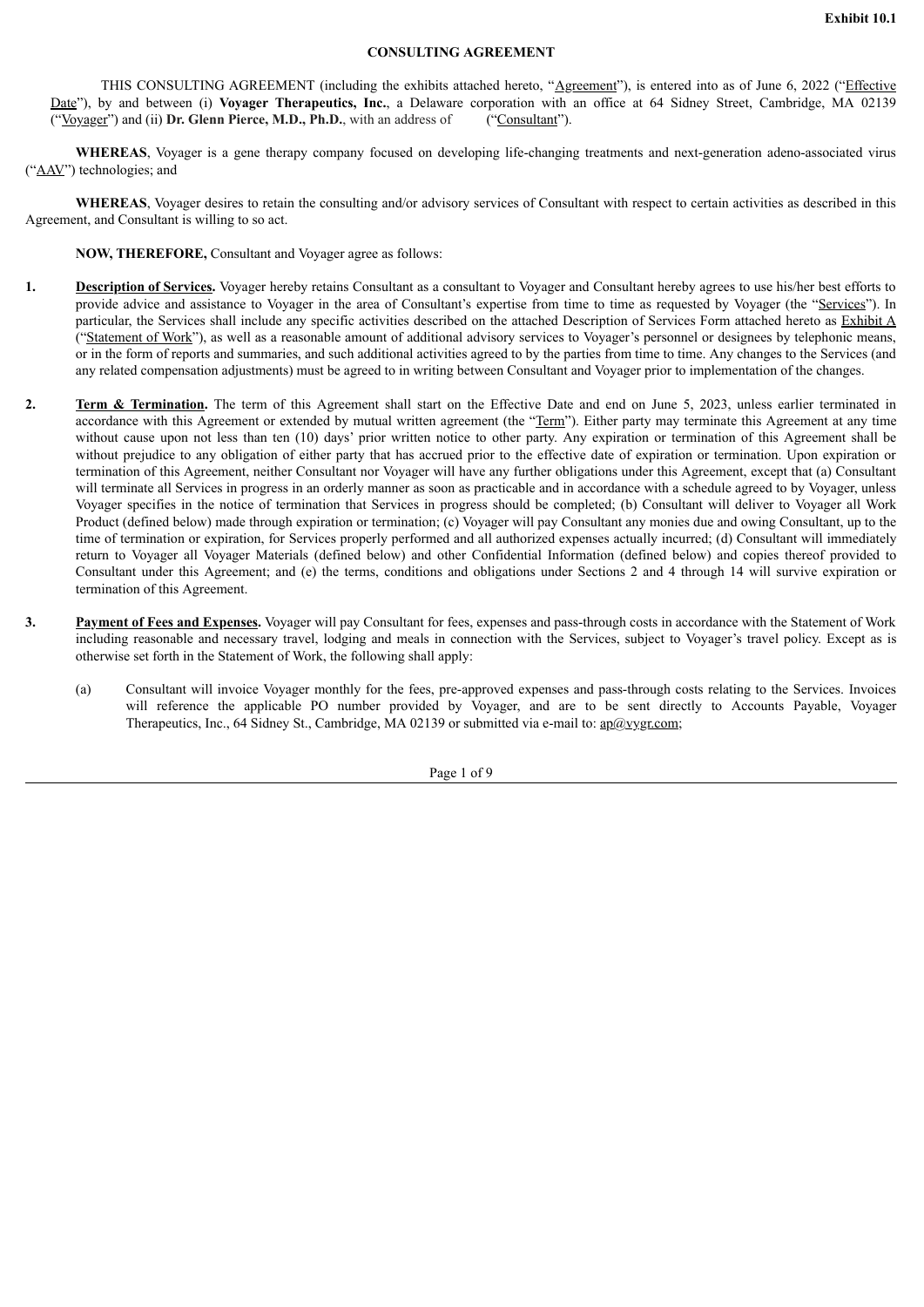- (b) Voyager shall pay all undisputed amounts invoiced in accordance with the terms of this Section 3 within thirty (30) days of receipt of invoice; and
- (c) Consultant agrees that the amounts payable or otherwise provided by Voyager under this Agreement (i) represent the fair market value of the Services, (ii) have not been determined in a manner that takes into account the volume or value of any referrals or business, and (iii) do not include any consideration to Consultant in return for the purchasing, leasing, or ordering of any services other than the specific Services described in the Statement of Work.

Upon execution of this Agreement, Consultant shall submit a W-9/W-8BEN/W-8ECI (as applicable) to Voyager's Accounts Payable department at the address above. Invoices will not be paid without Voyager's receipt of Consultant's W-9/W-8BEN/W-8ECI information.

## **4. Representations and Warranties.**

- **4.1. Compliance with Laws.** Consultant represents and warrants that Consultant will render Services in compliance with (a) all applicable laws, statutes, directives, ordinances, codes, regulations, rules, by-laws, judgments, decrees, and orders of any governmental or regulatory authority, department, body, agency, court, tribunal, bureau, commission, other similar body, whether federal, state, provincial, county, or municipal, in the United States, including but not limited to (i) those governing the purchase and sale of securities while in possession of material, nonpublic information about a Voyager, (ii) the federal and state anti-kickback and fraud and abuse laws and regulations, (iii) the federal Food and Drug Administration laws, regulations and guidance, (iv) federal and state privacy and data protection laws, and (v) any law or regulation requiring disclosure of any payments made hereunder ((i)-(v), collectively, "Applicable Law"); (b) the highest professional standards; (c) any and all Voyager policies and procedures; and (d) any other compliance requirements provided by Voyager.
- **4.2. Absence of Debarment.** Further, Consultant represents and warrants that Consultant has not been, and is not under consideration to be (a) debarred, excluded, suspended from, or otherwise ineligible to participate in or provide services under, Applicable Law or any federal or state health care program; (b) disqualified by any government or regulatory agencies from performing specific services, and is not subject to a pending disqualification proceeding; or (c) convicted of a criminal offense related to the provision of health care items or services, or under investigation or subject to any such action that is pending. Consultant will notify Voyager immediately in writing if Consultant is subject to the foregoing, or if any action, suit, claim, investigation, or proceeding relating to the foregoing is pending, or, to the best of Consultant's knowledge, is threatened.
- **4.3. Compliance with Obligations to Third Parties.** Consultant represents and warrants to Voyager that the terms of this Agreement and Consultant's performance of Services do not and will not conflict with any of Consultant's obligations to any third parties. Consultant represents that Consultant has not brought and will not bring with Consultant to Voyager or use in the performance of Services any equipment, funds, space, personnel, facilities, confidential information, trade secrets or other resources of any third party which are not generally available to the public, unless Consultant has obtained written authorization for their possession and use, nor will Consultant take any other action that would result in a third party, including without limitation, an employer of Consultant, asserting ownership of, or other rights in, any Work Product, unless agreed upon in writing in advance by Voyager. If Consultant is a faculty member at or employee of a university, hospital or other organization (such entities, collectively, "Institutions"), Consultant represents and warrants that Consultant is not prohibited by any applicable policy of such Institutions, including without limitation any policy addressing conflicts of interest or intellectual property, from performing the Services or effectuating the assignment and/or grant of rights and/or licenses to Voyager hereunder. To the extent any Institution requires approval of agreements governing external consulting services, Consultant represents that such approval has been given and covenants that such approval will be obtained prior to entering into any amendment to this Agreement requiring such approval. Consultant will notify Voyager immediately of any breach of this Section 4.3.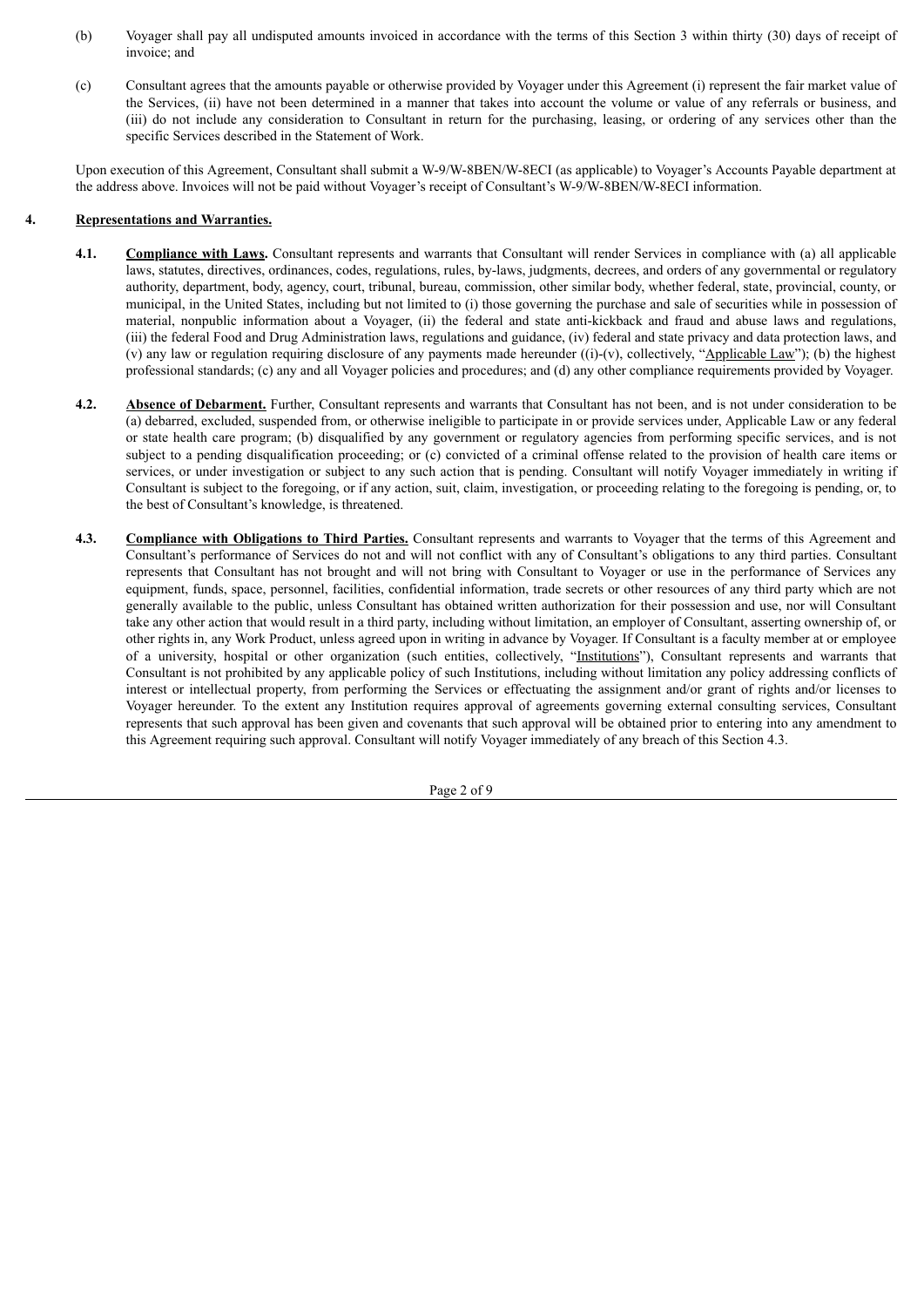# **5. Work Product.**

- **5.1. Ownership.** Consultant will promptly and fully disclose in confidence to Voyager any and all inventions, discoveries, improvements, ideas, concepts, designs, processes, formulations, products, computer programs, works of authorship, databases, mask works, trade secrets, know-how, information, data, documentation, reports, research, creations and other products (whether or not patentable or subject to copyright or trade secret protection) arising from or made in the performance of the Services, whether solely by Consultant or jointly by Consultant and Voyager's employees, contractors, and/or agents (collectively, the "Work Product"). The Work Product shall constitute a "work made for hire" for the purposes of United States copyright laws, except to the extent that it cannot legally constitute a "work made for hire." Consultant hereby assigns to Voyager any and all of Consultant's rights, title and interest, throughout the world, in and to any and all Work Product that cannot legally constitute a "work made for hire" for the purposes of United Sates copyright laws, except to the extent that such Work Product is not legally assignable. To the extent that any such Work Product cannot by law constitute a "work made for hire" and is not otherwise legally assignable, Consultant grants to Voyager an exclusive (even as between Voyager and Consultant), royalty-free, fully paid-up right and license to practice, use, and exploit such Work Product for any and all purposes. Consultant understands that the provisions of this Agreement requiring assignment do not apply to any invention which is subject to and qualifies fully under the provisions of California Labor Code Section 2870 (attached hereto as Exhibit B).
- **5.2. Representation and Warranty; Cooperation.** Consultant represents and warrants that Consultant has all rights in the Work Product required to effectuate the foregoing assignments and grants of licenses to Voyager of rights in such Work Product. Consultant will execute all documents, and take any and all actions needed, all without further consideration, in order to perfect Voyager's rights in the Work Product (as set forth above). In the event that Consultant should fail or refuse to execute such documents within a reasonable time, Consultant appoints Voyager as attorney to execute and deliver any such documents on Consultant's behalf. Consultant will keep and maintain adequate and current written records of all Work Product, and such records will be available to and remain the sole property of Voyager at all times.
- **5.3. Consultant Property.** Voyager acknowledges and agrees that, as of the Effective Date, Consultant possesses certain templates, programs, methodologies, processes, technologies and/or other materials relating directly to Consultant's business that Consultant has developed, acquired, and/or licensed (a) independently of this Agreement and (b) without the benefit of any information provided to Consultant by or on behalf of Voyager (collectively with any and all associated intellectual property rights therein, the "Consultant Property"). Notwithstanding the foregoing, Consultant will retain full ownership (as between the parties) of all rights, title, and interest, throughout the world, in and to such Consultant Property, regardless of whether such Consultant Property is used in connection with Consultant's performance of its obligations under this Agreement. Notwithstanding the foregoing, Consultant hereby grants to Voyager and its affiliates a perpetual, non-exclusive, fully paid-up worldwide, sublicensable license through multiple tiers, to use Consultant Property as required for Voyager and its Affiliates to practice, use, and exploit the Work Product for any and all purposes.

Page 3 of 9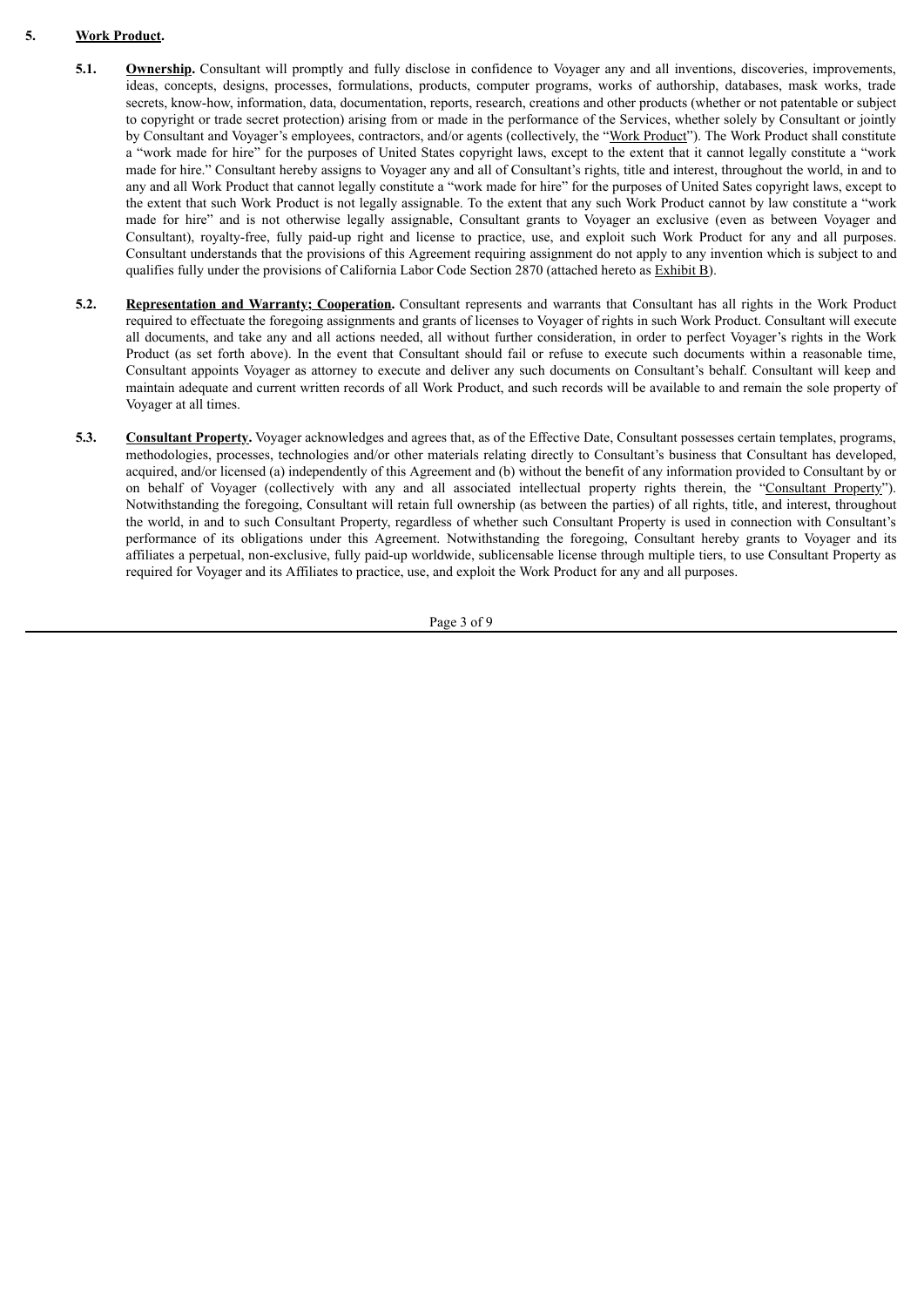## **6. Confidentiality & Non-Use.**

- **6.1. Definition.** Voyager's "Confidential Information" means (a) all Work Product; (b) any and all Voyager Materials (including any and all information contained in or comprising the Voyager Materials); and (c) all confidential and proprietary data, trade secrets, business plans, and other information of a confidential or proprietary nature in written, electronic or other media, belonging to Voyager or its subsidiaries or third parties with whom Voyager may have business dealings, disclosed or otherwise made available to Consultant by Voyager or on behalf of Voyager. Consultant's obligations of non-disclosure and non-use under this Agreement will not apply to any portion of Confidential Information that Consultant establishes by competent proof: (v) was in the public domain at the time of disclosure through no wrongful act on the part of Consultant; (w) after disclosure, becomes part of the public domain by publication or otherwise, except by a wrongful act on the part of Consultant; (x) was known to Consultant at the time of disclosure by Voyager other than as a result of Consultant's breach of any legal obligation; (y) becomes known to Consultant on a non-confidential basis through disclosure by sources other than Voyager having the legal right to disclose such Confidential Information; or (z) is independently developed by Consultant without reference to or reliance upon Confidential Information. Consultant may disclose the Confidential Information to a governmental authority or by order of a court of competent jurisdiction only if required and provided that the disclosure is subject to all applicable governmental or judicial protection available for like material and reasonable advance notice is given to Voyager.
- **6.2. Obligations.** During the Term and for a period of ten (10) years thereafter, subject to Section 6.3, Consultant agrees to (a) hold the Confidential Information in confidence; (b) exercise reasonable precautions to physically protect the integrity and confidentiality of the Confidential Information; (c) not disclose any Confidential Information to any third party without the prior written consent of Voyager; (d) not use the Confidential Information for any purpose except as may be necessary in the ordinary course of performing Services without the prior written consent of Voyager; (e) treat Confidential Information with no less than a reasonable degree of care; and (f) reproduce Confidential Information solely to the extent necessary to provide the Services, with all such reproductions being considered Confidential Information. Notwithstanding the foregoing, the non-disclosure and non-use obligations imposed by this Agreement with respect to trade secrets included in the Confidential Information will continue for as long as Voyager continues to treat such Confidential Information as a trade secret.
- **6.3. Permitted Disclosures.** Consultant understands and acknowledges that nothing in this Agreement or elsewhere prohibits Consultant from communicating with government agencies about possible violations of federal, state, or local laws or otherwise providing information to government agencies, filing a complaint with government agencies, or participating in government agency investigations or proceedings. Consultant understands that Consultant is not required to notify Voyager of any such communications; provided, however, that nothing herein authorizes the disclosure of information obtained by Consultant through a communication that was subject to the attorney-client privilege of Voyager. Further, notwithstanding Consultant's non-disclosure and non-use obligations under Section 6.2, Consultant understands that Consultant is hereby advised as follows pursuant to the Defend Trade Secrets Act: An individual shall not be held criminally or civilly liable under any Federal or State trade secret law for the disclosure of a trade secret that is made in confidence to a Federal, State, or local government official, either directly or indirectly, or to an attorney, and solely for the purpose of reporting or investigating a suspected violation of law, or is made in a complaint or other document filed in a lawsuit or other proceeding, if such filing is made under seal. An individual who files a lawsuit for retaliation by an employer for reporting a suspected violation of law may disclose the trade secret to the attorney of the individual and use the trade secret information in the court proceeding, if the individual files any document containing the trade secret under seal, and does not disclose the trade secret, except pursuant to court order.

Page 4 of 9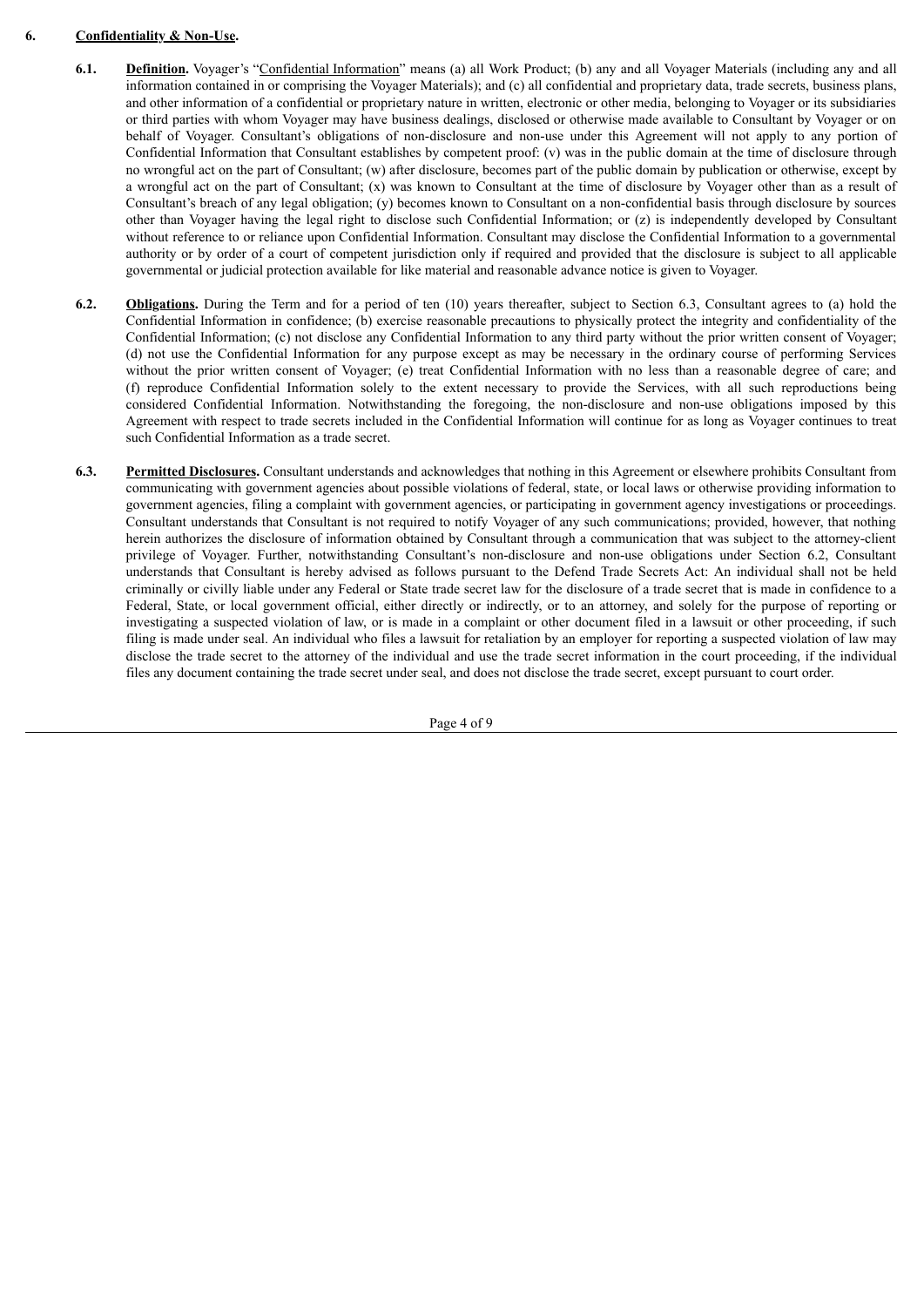- **7. Voyager Materials and Facilities.** Voyager shall retain exclusive ownership (as between Voyager and Consultant) of all rights, title, and interest in and to any and all documents, data, information, records, materials, apparatus, equipment and other physical property furnished or made available by or on behalf of Voyager to Consultant in connection with this Agreement (collectively with all associated intellectual property rights therein, the "Voyager Materials"). Except as is expressly set forth herein, Consultant shall have no rights, title, or interest in or to any Voyager Materials, whether by implication, estoppel, or otherwise. Consultant shall promptly return any Voyager Materials to Voyager upon Voyager's request. In any event, Consultant shall return and deliver all Voyager Materials, including any copies thereof, upon termination or expiration of this Agreement, irrespective of the reason for such termination. Consultant will use Voyager Materials only as necessary to perform the Services and will not transfer or make available to any third party the Voyager Materials without the express prior written consent of Voyager.
- **8. Publication; Publicity.** Work Product may not be published or referred to, in whole or in part, by Consultant without the prior express written consent of Voyager. Consultant shall not use the name, logo, trade name, service mark, or trademark, or any simulation, abbreviation, or adaptation of same, or the name of Voyager or its subsidiaries for publicity, promotion, or similar non-regulatory uses without Voyager's prior written consent.
- **9. Non-Solicitation of Employees and Contractors.** In order to protect the Voyager's Confidential Information and goodwill, during the Term of this Agreement and for a period of one (1) year following the termination of or expiration of this Agreement for any reason ("Restricted Period"), Consultant will not, directly or indirectly, in any manner, other than for the benefit of Voyager:
	- (a) (i) solicit for employment or employ any individual who is currently employed by Voyager or engaged by Voyager as a consultant, or who was employed by Voyager or engaged by Voyager as a consultant within the previous twelve (12) months (each, a "Covered Individual"), (ii) induce, encourage, entice, or attempt to solicit any such Covered Individual to leave Voyager for any reason, or (iii) otherwise participate in or facilitate the hire, directly or through another entity, of any such Covered Individual; or
	- (b) recommend to any third party or person that they employ or solicit for employment or form an association with a Covered Individual.

Consultant acknowledges and agrees that if Consultant violates any of the provisions of this Section 9, and to the extent permitted by law, the running of the Restricted Period will be extended by the time during which Consultant engages in such violation(s).

**10. Trading in Voyager Securities.** Consultant is aware that the United States and other applicable securities laws prohibit any person who has material, non-public information about a company from purchasing or selling securities of such company or from communicating such information to any other person under circumstances in which it is reasonably foreseeable that such person is likely to purchase or sell such securities. Consultant may gain access to information in connection with the provision of Services that could potentially subject Consultant to insider trading liability (as defined under the US federal securities laws and regulations adopted by the United States Securities and Exchange Commission) in connection with trading in Voyager securities. Consultant shall comply with all relevant laws respecting any trading in Voyager securities.

Page 5 of 9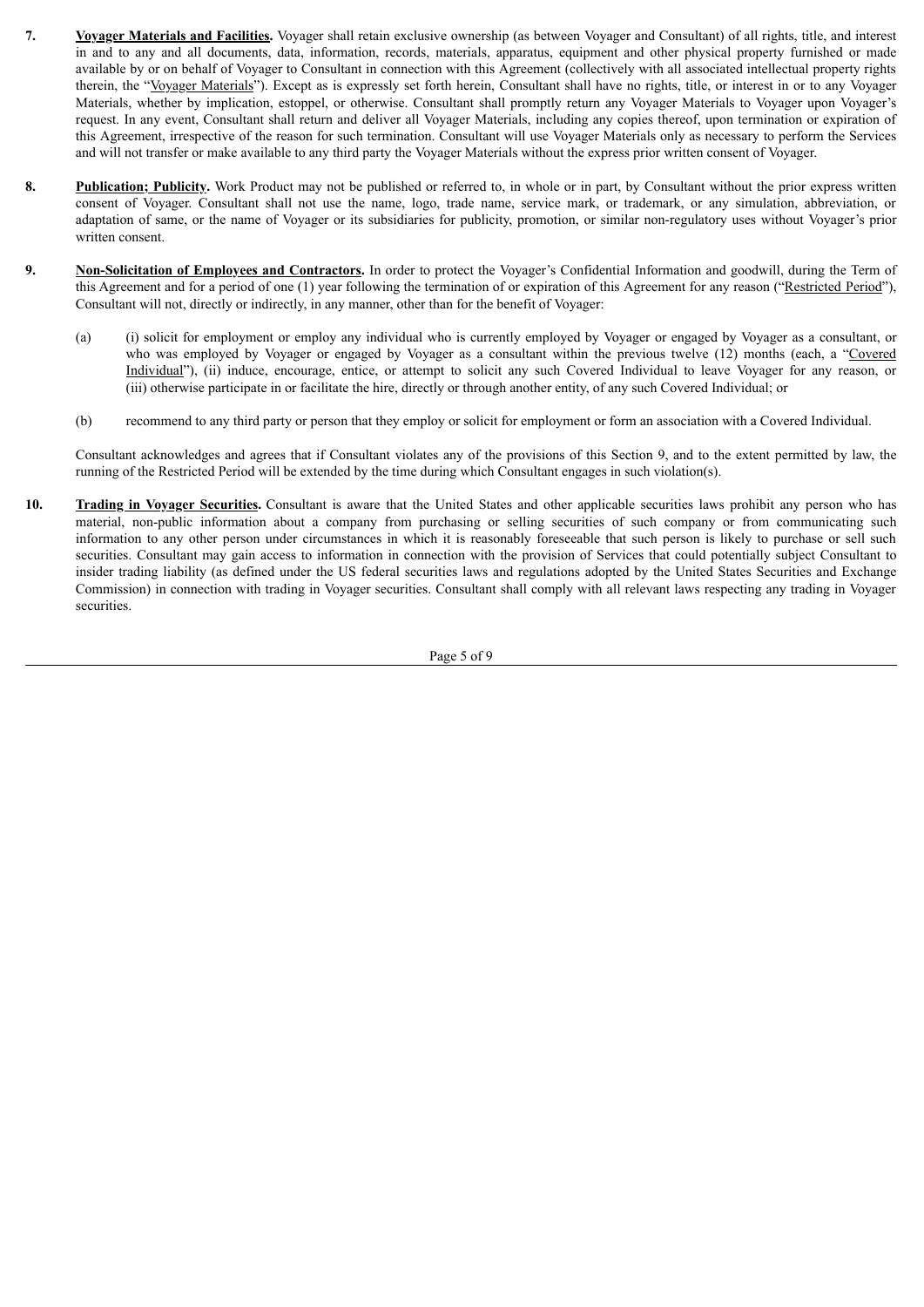- **11. Independent Contractor Relationship.** Nothing contained in this Agreement shall be deemed to establish an employment relationship between Voyager and Consultant, it being the intent of the parties to establish an independent contractor relationship, nor shall Consultant have authority to bind Voyager in any manner whatsoever by reason of this Agreement. Consultant shall at all times while on Voyager premises observe all security and safety policies of Voyager.
- **12. Notices.** All notices required or permitted under this Agreement must be in writing. Any notice given under this Agreement shall be deemed delivered when delivered by hand, by certified mail, or by air courier to the parties at their respective addresses set forth above for Consultant and below for Voyager or at such other address as either party may provide to the other in writing from time to time. Communications and notices to Voyager will be sent to:

Voyager Therapeutics, Inc. Attn: President & CEO 64 Sidney Street Cambridge, MA 02139 With a copy to (which shall not constitute notice): Voyager Therapeutics, Inc. Attn: General Counsel 64 Sidney Street Cambridge, MA 02139

Notices will be effective upon receipt or at a later date stated in the notice.

- **13. Assignment.** The rights and obligations of the parties hereunder shall inure to the benefit of, and shall be binding upon their respective successors and assigns. This Agreement may not be assigned by Consultant, and Consultant's obligations under this Agreement may not be subcontracted or delegated by Consultant, without the prior written consent of Voyager. For clarity, this Agreement may be assigned by Voyager with prompt notice of such assignment to Consultant.
- **14. Prior Agreements; Governing Law; Severability; Amendment.** This Agreement embodies the entire understanding between the parties with respect to the subject matter of this Agreement and supersedes any prior or contemporaneous agreements with respect to the subject matter of this Agreement. This Agreement shall be governed by and construed in accordance with the laws of the Commonwealth of Massachusetts, without regard to any choice of law principle that would dictate the application of the law of another jurisdiction, and Consultant submits to the jurisdiction and agrees to the proper venue of all state and federal courts located within the Commonwealth of Massachusetts. Each provision in this Agreement is independent and severable from the others, and no provision will be rendered unenforceable because any other provision is found by a proper authority to be invalid or unenforceable in whole or in part. If any provision of this Agreement is found by such an authority to be invalid or unenforceable in whole or in part, such provision shall be changed and interpreted so as to best accomplish the objectives of such unenforceable or invalid provision and the intent of the parties, within the limits of Applicable Law. This Agreement may be executed in one or more counterparts, each of which will be deemed an original, and all of which together will be deemed to be one and the same instrument. A facsimile or electronic copy of this Agreement, including the signature pages, will be deemed an original. This Agreement may not be amended, and its terms may not be waived, except pursuant to a written amendment or waiver signed by both parties.

[Remainder of this page is intentionally left blank]

Page 6 of 9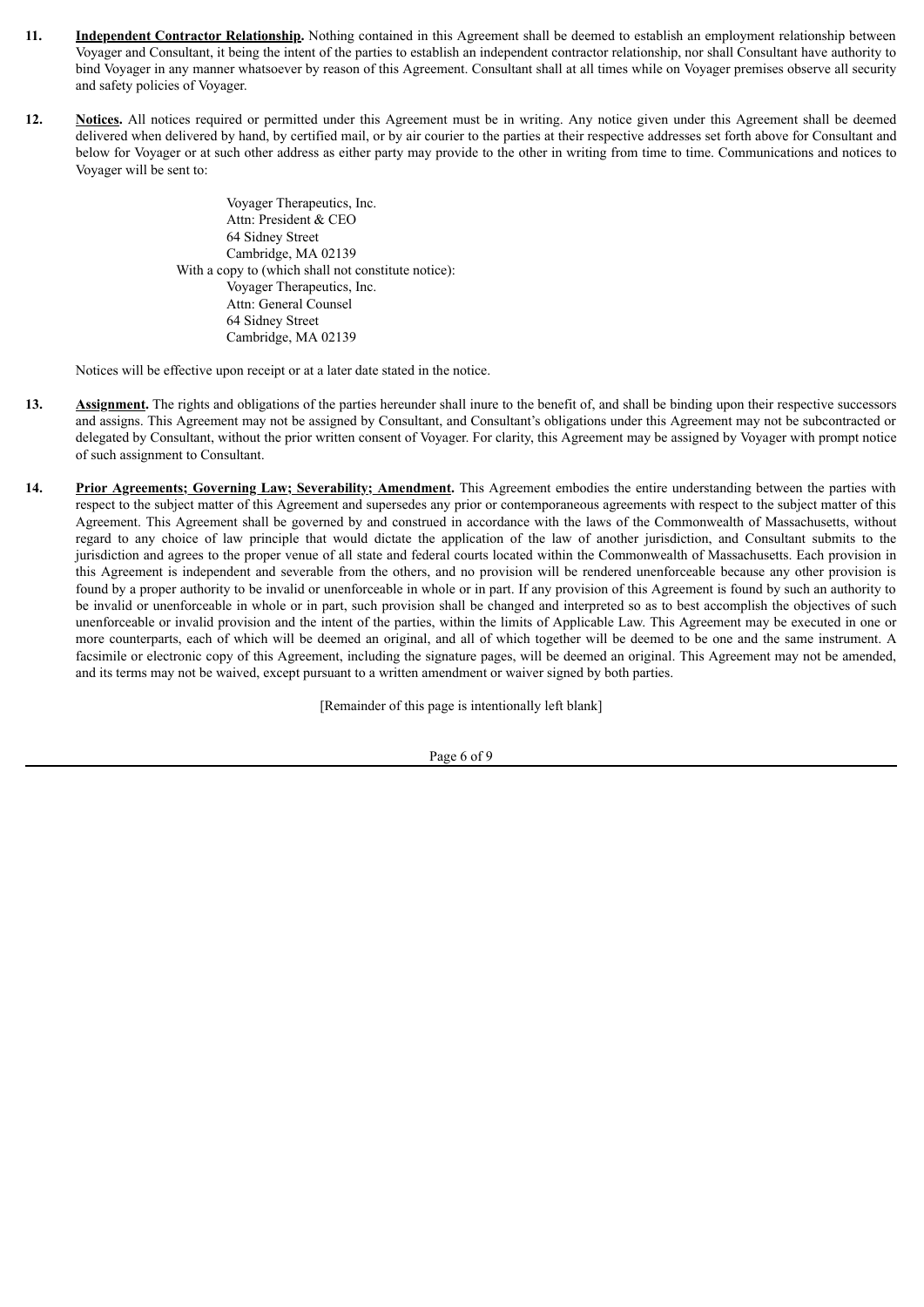#### **SIGNATURE PAGE TO CONSULTING AGREEMENT**

IN WITNESS WHEREOF, the parties hereto have entered into this Agreement as of the Effective Date.

# **VOYAGER:**

## **VOYAGER THERAPEUTICS, INC.**

By: */s/ Robert W. Hesslein*

Name: Robert W. Hesslein

Title: Senior Vice President & General Counsel

# **CONSULTANT:**

*/s/ Glenn Pierce, M.D., Ph.D.*

Name: Glenn Pierce, M.D., Ph.D.

Page 7 of 9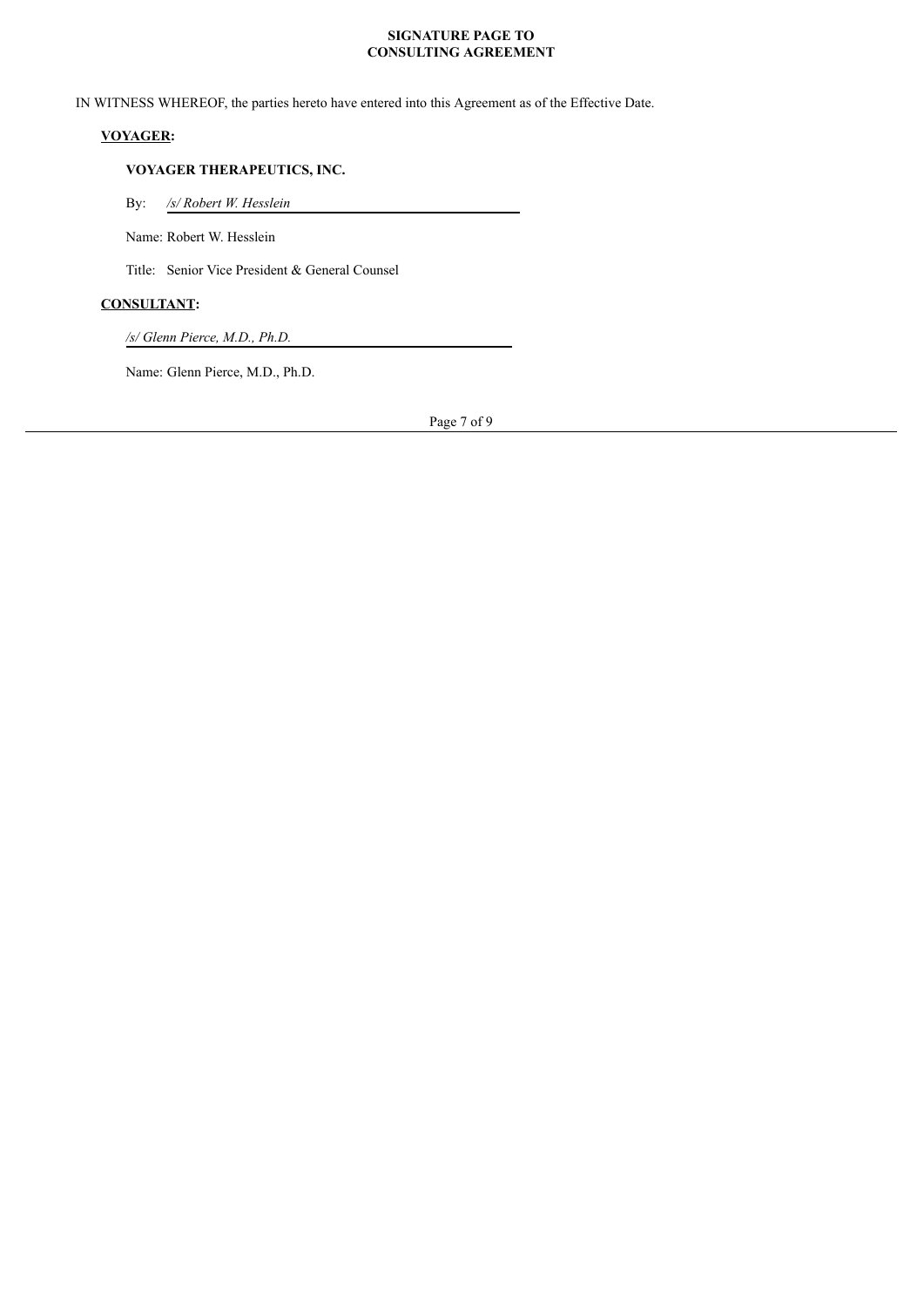#### **EXHIBIT A**

#### **STATEMENT OF WORK**

#### **Consulting Agreement Between Voyager Therapeutics, Inc. ("Voyager") and Glenn Pierce, M.D., Ph.D. ("Consultant")**

#### **1. Services:**

Consultant will provide advisory and consulting services (the "Services") to Voyager regarding gene therapy, research and development and related topics. Consultant will provide Services as mutually agreed between Consultant and Dr. Al Sandrock, Voyager's President & CEO, or his designee ("Voyager Representative"). In addition, Consultant will be available for a reasonable number of telephone and/or written consultations.

#### **2. Compensation:**

**Fees:** Voyager will pay Consultant **\$600** per hour, not to exceed **\$120,000** during the Term, without Voyager's express written consent.

**Expenses:** Voyager will reimburse Consultant for any pre-approved expenses actually incurred by Consultant in connection with the provision of Services. Requests for reimbursement will be in a form reasonably acceptable to Voyager, will include supporting documentation and will accompany Consultant's invoices.

**Invoicing:** No later than the last day of each calendar month, Consultant will invoice Voyager for Services rendered and related expenses incurred during the preceding month. Invoices should reference this Agreement and should be submitted to Voyager by email to:  $ap@vygr.com$ . Invoices will contain such detail as Voyager may reasonably require and will be payable in U.S. Dollars. Undisputed payments will be made by Voyager within thirty (30) days after Voyager's receipt of Consultant's invoice, request for reimbursement and all supporting documentation.

Page 8 of 9